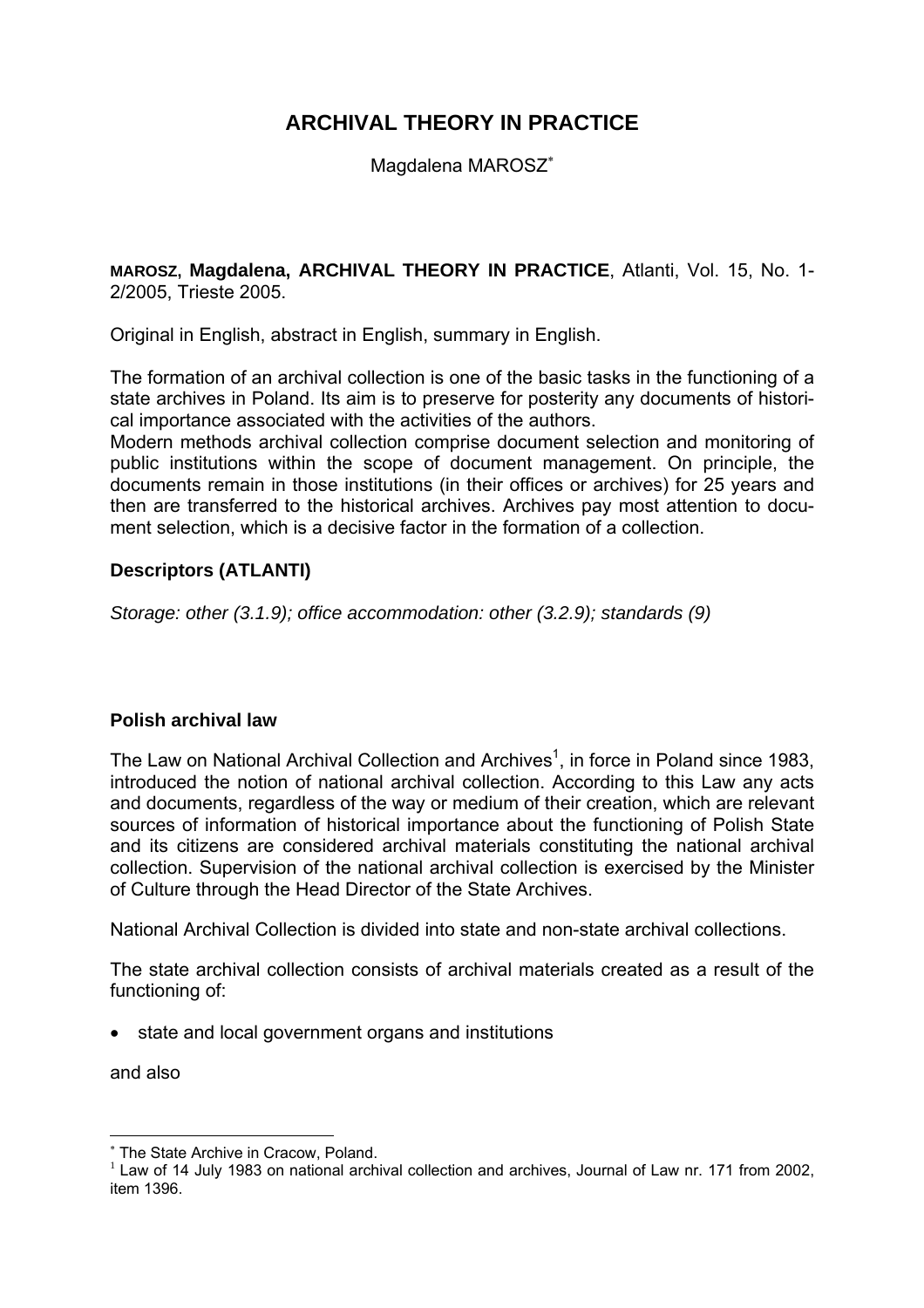• political parties; political, social, occupational, economic and other non-state organisations; churches and denominational organisations; political, social and economic activists, scholars, artists and other persons who have contributed to the development of political, cultural or economic life; families of historical importance for the state and its political, economic and social relationships (also concerning their estate properties, factories etc.)

if those materials became the state property through purchase, donation or in other way.

Non-state archival collection consists of archival materials which are not the property of the state and which were created as a result of the functioning of:

• political parties; political, co-operative and other social organisations; churches and denominational organisations; and other non-state organisations

which are their property.

• private individuals

which are the property of those individuals or their heirs.

Co-ordination of the archival activities on the territory of the state lies within the range of the activities of the Head Director of the State Archives. Archival activity regarding the state archival collection is conducted by:

- the state archival network consisting of:
	- 1. state archives
	- 2. separated state archives (the archives of: the Parliament *Sejm;* Senate; Presidential Office; the archives subordinate to the Minister of National Defence, Minister of Foreign Affairs, Minister of Home Affairs and Administration; organisational cells dealing with tax revenue intelligence; Home Security Agency; Intelligence Agency; National Memory Institute – Commission for Prosecution of Crimes Against Polish Nation)
	- 3. archives of state and local government organs and institutions
- institutions entrusted with a given archival collection (due to their special character, the head Director of the State Archives may entrust them with collecting and keeping archival materials)
- state libraries and museums which collect and keep archival materials included in the state archival collection

Archival activity consists in collecting, recording, keeping, describing, preservation and providing access to archival materials as well as information about them.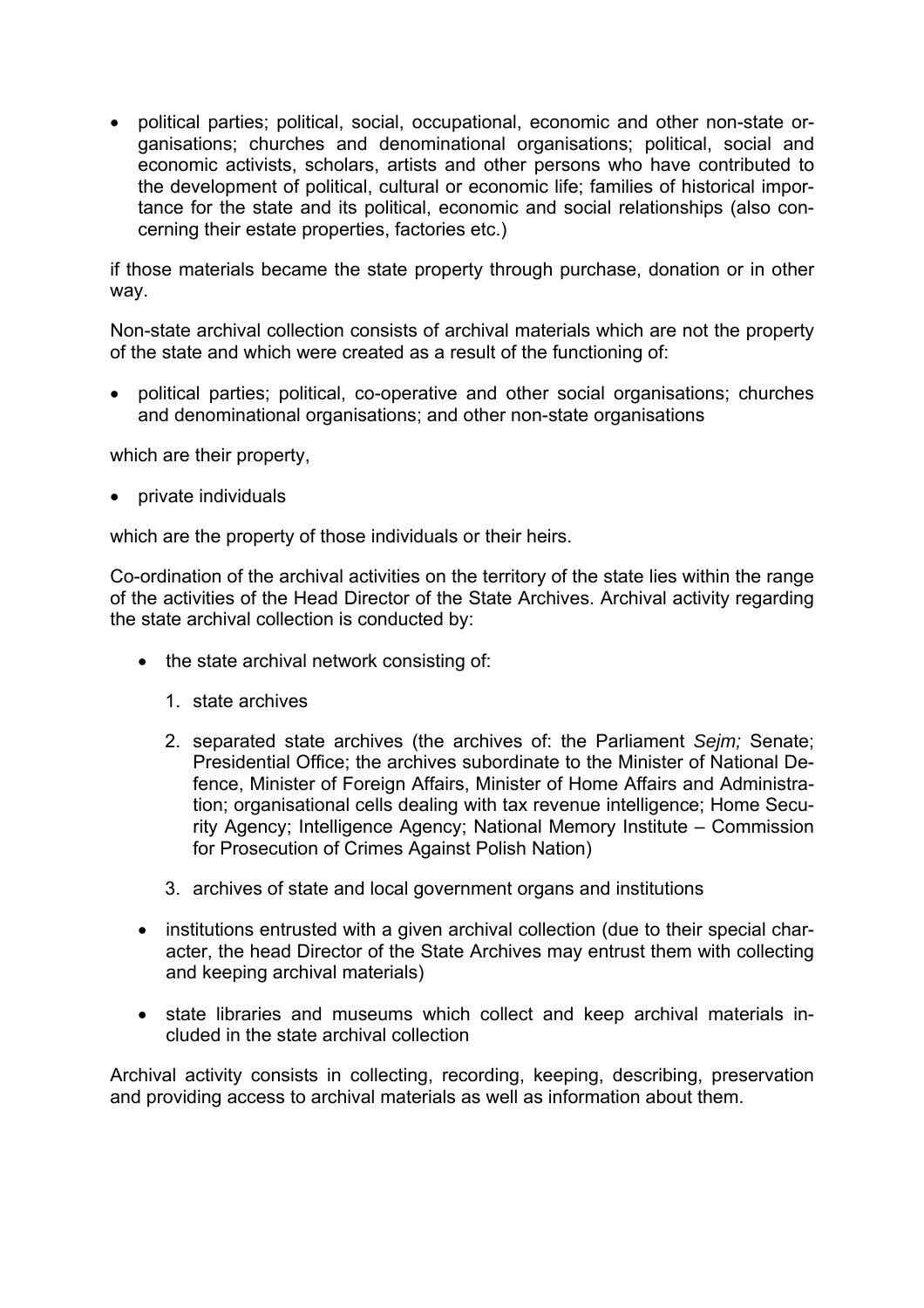# **Archival theory**

Manuals on archival theory and methodology for Polish students of history with archival specialisation define the scope of this scientific field and the function of archives as collecting, keeping, describing and providing access to archival materials. We can also read that the duty to collect archival materials is followed by another one – the formation of an archival collection. It is done through supervising of the expanding archival collection (documentation remaining with its creators before its transmission to the historical archives) as well as by the document selection based on its value.

The formation of an archival collection is an important task of the state archives in Poland. Its aim is to fully preserve any documents of historical importance associated with the activities of the authors. It is done through the supervision of the expanding archival collection and selection, which has a primary importance for the formation of archival collection. We have to conduct selection due to a lack of space for preservation of all documentation produced as well as the repetitiveness of some documents and information. The aim of the selection is to segregate that material which needs be preserved perpetually from other documents<sup>2</sup>.

## **Archival practice**

To enable the proper supervision of the state archives over the expanding archival collection, from among offices, institutions and companies the most important and representative ones are singled out first. Their documentation, after a selection, is transferred to the state archives, becoming a part of the historical collection. The principles of selection of the supervised units are established by the Head Director of the State Archives and the choice of a given institution is made by the director of a proper local state archive.

The supervision provided by the state archives over the archives of given institutions includes:

- conducting archival controls
- advising on office and archival regulations
- providing expert opinions regarding the documents and giving consent for the destruction of the non-archival ones, whose preservation time, according to the existing regulations, has expired and which have been found invalid for the practical purposes of a given institution.
- conducting training sessions for archivists and office workers
- supervising proper preparation and transfer of selected materials to the state archive

Institutions included in the archival supervision system and creating archival materials are obliged to collect, list, keep and protect their files in their own archives, the so-called institutional archives. They are also obliged to classify (namely to use a

 $\overline{a}$  $2$  H.Robótka, B.Ryszewski, A.Tomczak, Archiwistyka, Warszawa 1989; Metodyka pracy archiwalnej, ed. S.Nawrocki. S. Sierpowski, Poznań 1995.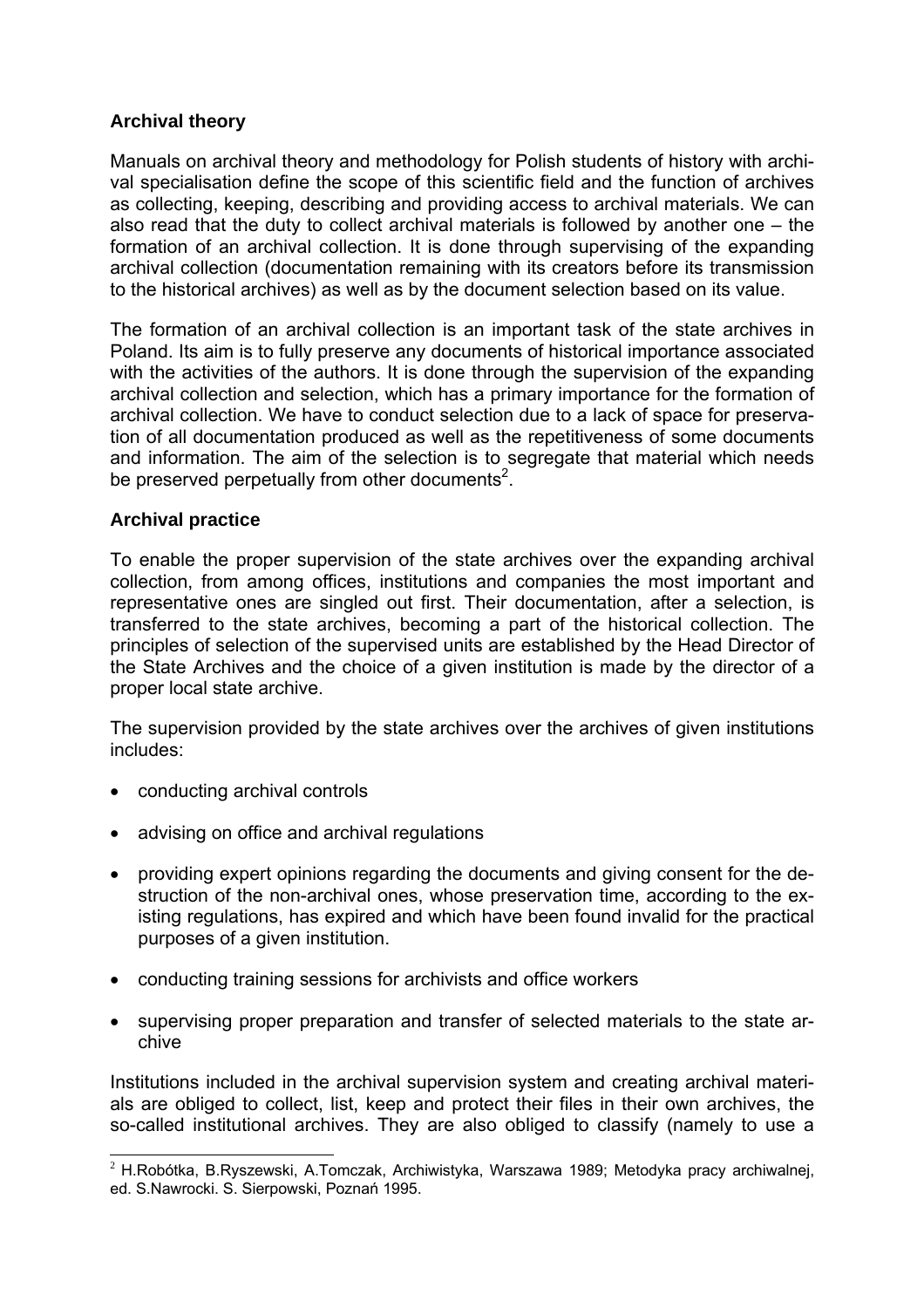subject division of files), qualify (to assign appropriate archival categories to given files, that is to define the period of their preservation) and eliminate (to decide about the destruction of that part of the non-archival documentation whose preservation period – according to the existing regulations – has expired and which has been found invalid for the practical purposes of a given institution) documentation. They are also obliged to hand over the archival materials to the appropriate state archive after the period defined in the binding regulations, that is after 25 years of their creation.

Individual archival categories are given the following symbols<sup>3</sup>:

- symbol "A" the archival category of the documentation consisting of archival materials, that is the part of the documentation intended for perpetual preservation due to its historical value
- symbol "B" the archival category of the non-archival documentation , that is the part of the documentation which has only temporary practical value for its author and which does not constitute archival material:
- 1. symbol "B" with the additional Arabic numbers (B2, B3, B5, B10, B20, B25, B50) designates the archival category of the documentation with the temporary period of preservation, which is destroyed after this period of time. The period of preservation, designated by Arabic numbers, is counted in full calendar years from 1 January of the year following the final closing of a given case (e.g. the files designated by the symbol B5 and concerning the cases closed in 1999, should be kept until 1 January 2005). The preservation period for a given type of files is decided on the basis of a uniform subject index of documentation, which is a list of entries expressing the subject classification of the documentation regardless of the organisational structure of the institution creating files and which contains the archival qualification of files. After the determined period of preservation of files and when they are regarded no longer valid by a given institution, they can be destroyed after a consent was given by an appropriate state archive
- 2. symbol BE with the additional Arabic numbers (BE5, BE10, BE50, etc.) designates the archival category of the documentation which, after a given period of its preservation requires expert advising due to its character, content and the importance of files (the period of preservation is counted as in point 1). Expert advising is conducted at the request of a given institution by an appropriate state archive which may change the qualification of the archival documentation.
- 3. symbol Bc designates the archival category of files with short-term practical importance. Those files can be destroyed after they have been fully used. Such a decision is taken by the organisational unit which created the files, without their transmission to its institutional archive, but in the co-operation with that archive.

Each state and local government institution which has been defined as creating archival materials is obliged to create and use its own uniform subject index of files, office instruction (that is the collection of regulations concerning the document circu-

 $\overline{a}$ 

 $3$  To the description of individual categories I use the materials prepared by Ewa Perłakowska, the head of the Department of Supervision over the expanding archival collection of the State Archive in Cracow, for the informational purposes.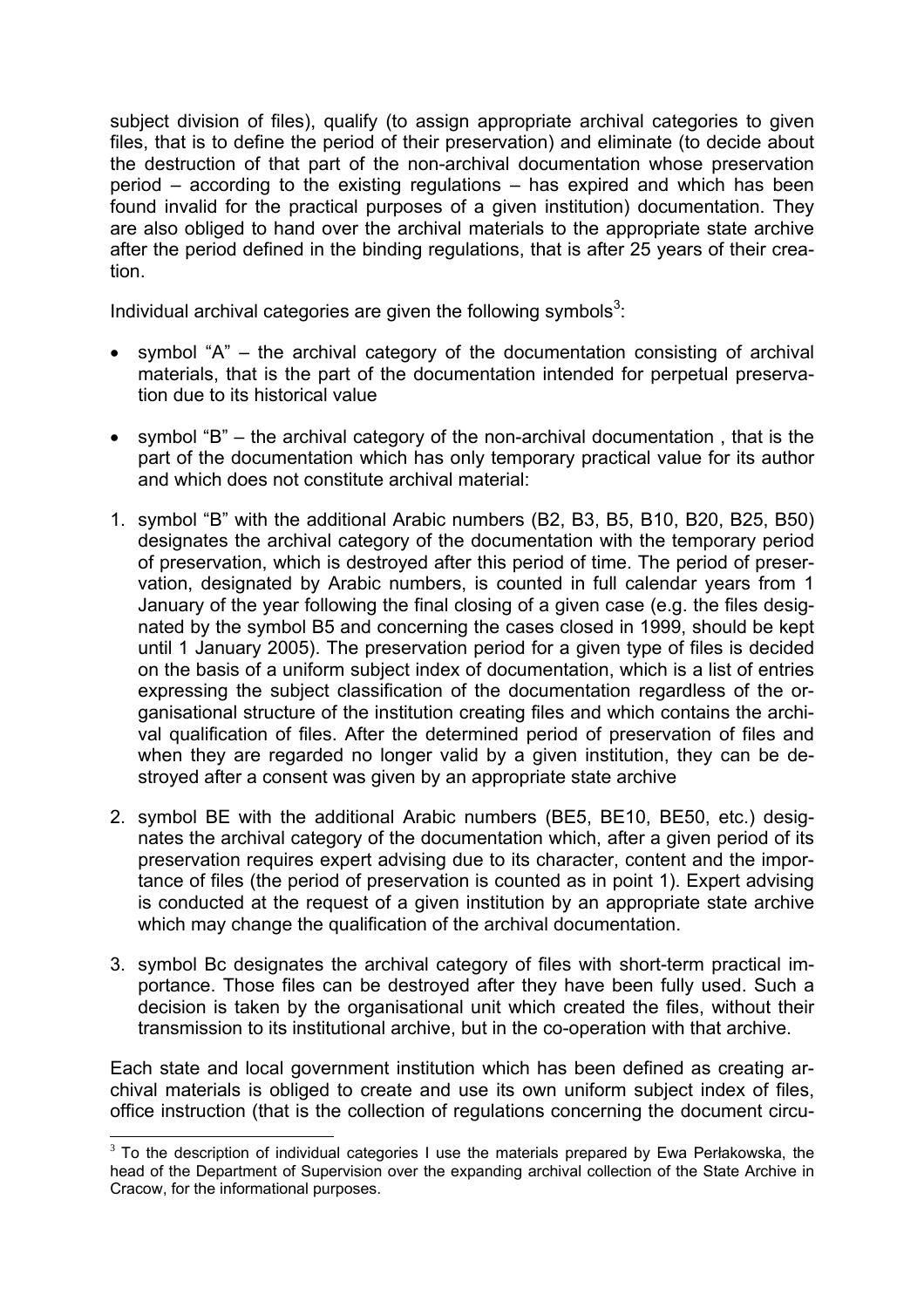lation in a given institution and the way of dealing with those documents and files) as well as archival instruction (that is, the collection of regulations defining the organisation, aims and the scope of activities of its own archive as well as handing over the files from individual branches of a given institution to the archive; the way of their listing, preservation, protection and providing access to them in the institutional archive; the principles and way of handing over the archival materials to the state archives; the principles of deciding about the destruction of the documentation).

An archival instruction should settle the following matters connected with the functioning of an institutional archive:

- 1. organisation and the scope of the archive's activities
- 2. staff
- 3. rooms and equipment
- 4. handing the files from individual branches to the archive
- 5. listing

 $\overline{a}$ 

- 6. keeping and protection of files
- 7. access to the files
- 8. destruction of the files
- 9. handing of the files over to the archive
- 10. control of the archive
- 11. dealing with files in the case of reorganisation or liquidation of a given institution or its branch

## **Archival practice – an example of the State Archive in Cracow<sup>4</sup>**

On 31<sup>st</sup> December 2004 the list of institutions supervised by the State Archive in Cracow included 699 units: 387 state and 312 local government ones. On principle, the State Archive in Cracow supervises institutions from Małopolskie voievodship, but there are minor exceptions to this rule resulting from the lack of territorial adjustment of individual state archives to the current administrative division of the country.

In 2004 employees of the State Archive in Cracow conducted 192 archival inspections. The most numerous group of the controlled institutions were registry offices, local government units and those institutions which came under the Archive's supervision in 2002. In addition, 18 surveys were conducted mainly in the community archives, which was connected with the registry offices' inspections. The inspections conducted by the State Archive result in official recommendations issued by the Archive Director. Increase in legal awareness of the employees of the controlled institutions and the fact that they can obtain help and information from the Archive's employees result in more and more reliable implementation of the above mentioned Director's recommendations in individual institutions. Institutions have the greatest difficulty, especially since the establishment of higher standards by the state archival service, with the proper arrangement and recording of the files. It is caused, among others, by the fact that archivist's duties are often performed by people without proper training in this field, who have been employed in the institution for a short time, for whom being an archivist is an additional task or even assigning the archivist's duties to the employees who proved incompetent in other tasks or are just be-

<sup>&</sup>lt;sup>4</sup> All figures and information concerning the archival supervision provided by the State Archive in Cracow refer to 2004. They are quoted from the Report on the activities of the State Archive in Cracow in 2004.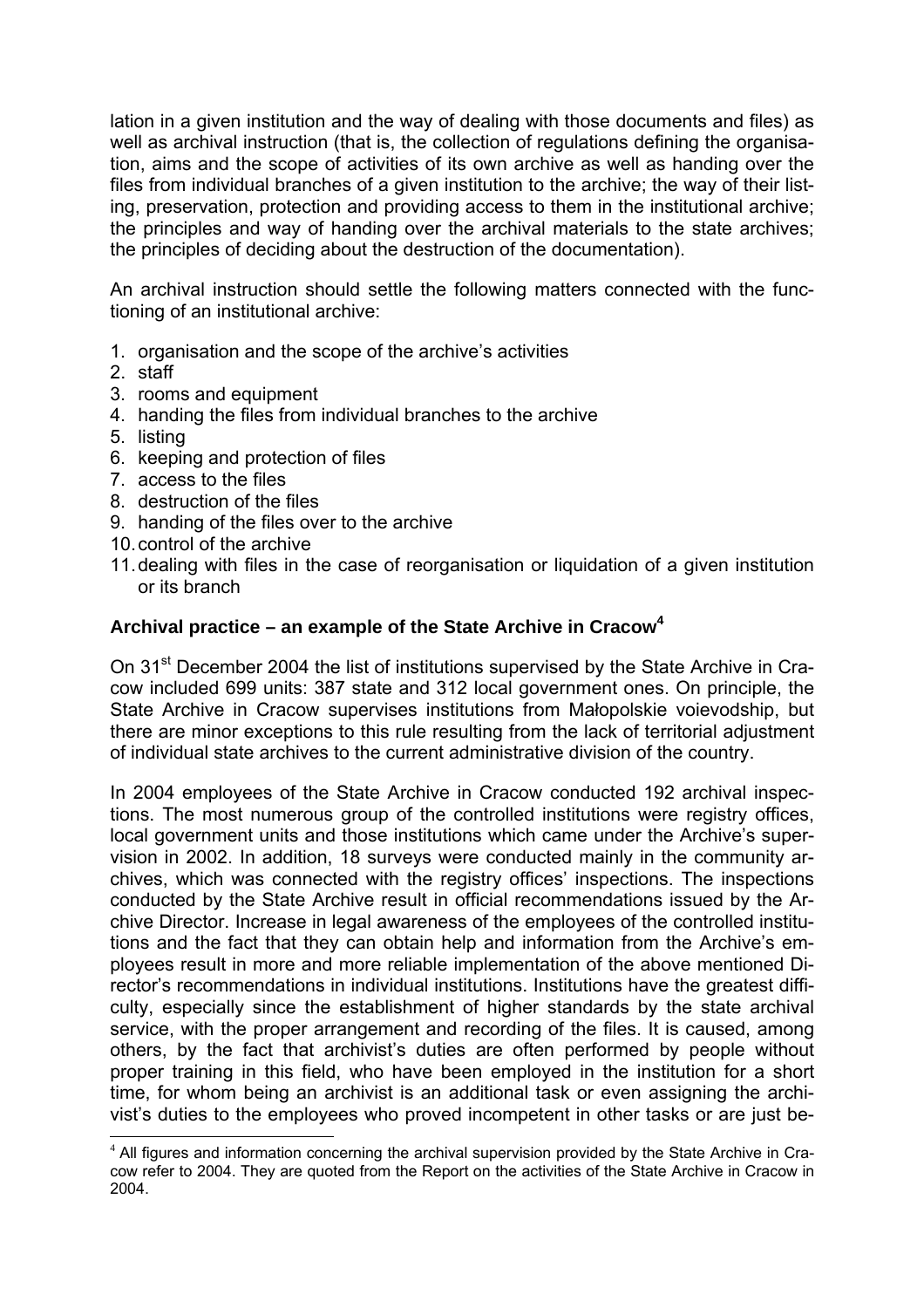fore their retirement. In 2004 the archive employees trained 710 persons on one or two-day archival training sessions. In this way they tried to help the employees in the controlled institutions in the proper implementation of archival regulations, which often causes difficulties as well.

In 2004 the employees of the Supervision Department of the Cracow Archive issued opinions concerning the proper preparation of 88 office and archival regulations (office instructions, file lists, archival instructions). They also assessed 160 changes and appendices in already existing regulations. Currently under scrutiny we have 284 office and archival regulations, which were sent to the Archive in the years 2002-2004. It results from the fact that the majority of the office and archival regulations sent for our analysis require major interference on the part of the Archive employees. A good solution is to create model regulations by the Archive employees for various kinds of institutions. Then those regulations can be accepted by a given institution as they are, or constitute a basis for creating its own inner regulations<sup>5</sup>.

In 2004 the state institutions remaining under the archival supervision submitted 856 applications for consent to destroy non-archival documentation of the overall length of 28,687.17 running metres. In addition, the Archive assessed 36 applications for the destruction of 885 running metres of non-archival documentation from institutions not run by the state.

Almost every third of applications for consent for non- archival documentation destruction submitted to the Archive required additional explanations and supplements. In 100 cases it was necessary to carry out archival expert appraisals. Looking on the spot, in a given institution's archive, through the files singled out for destruction, it was assessed if the decision to destroy them was correct. After the scrutiny of about2 000 running metres of files, 5% of them were qualified as archival materials which should not be destroyed. The errors which most often appear in applications for consent for non-archival documentation destruction are the following: imprecise description of the content of individual files with the documentation intended for destruction, not quoting appropriate legal regulations which were the basis for making the decision about file destruction, not giving the quantity of the documentation intended for destruction, inappropriate filling in of the file destruction report forms, the use of outdated forms. It follows from the experience of the Archive employees that among the persons managing individual institutions' archives there is a considerable interest in consultations concerning the process of classification of the documentation as well as the appropriate construction of applications for consent for non-archival documentation destruction.

Interest in the consultations concerning not only the above mentioned matters, but also other issues connected with the managing of the institution's archive made the Sate Archive in Cracow take the decision to organise a series of training sessions concerning the office and archival issues. These are one or two-day training sessions for a given groups of people, e.g. the employees of educational centres, heads of registry offices, workers of county job centres, as well as a two-level course including all office and archival issues necessary for the appropriate functioning of an institu-

 $\overline{a}$  $5$  Office and archival regulations were prepared for the following institutions: social care centres, schools, offices, job centres, apeal prosecutor's offices, district prosecutor's offices, provincial administrative court. The most often created model regulations are uniform inventories of files.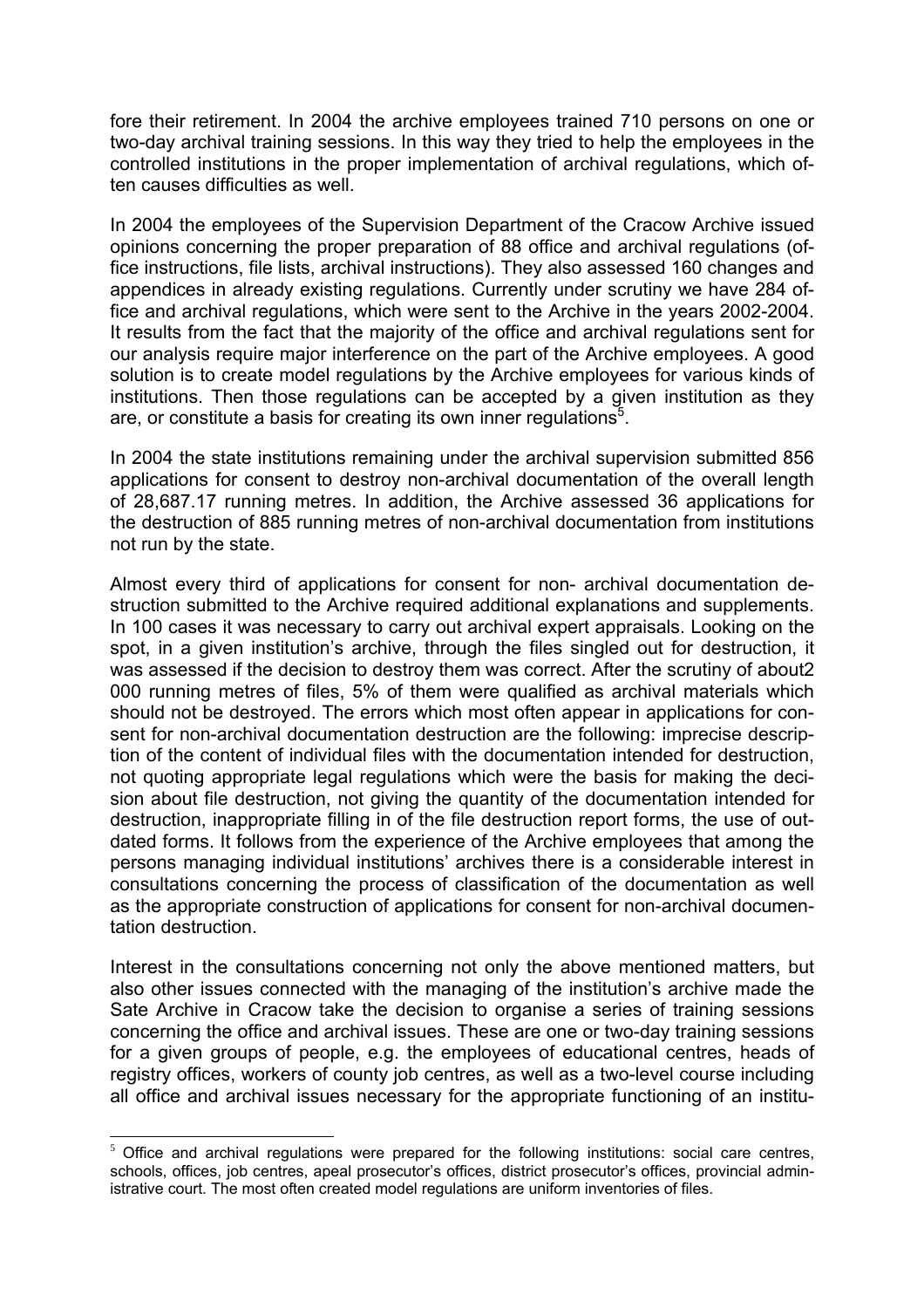tion's archive (48 hours of theoretical classes and 60 hours of practical ones)<sup>6</sup>. It may clearly be seen that such activity of the Archive contributes to a better understanding of the archival issues by employees of various institutions. They learn the principles of analysis, recording and destruction of the documentation. This in turn facilitates work of the staff members of the State Archive in Cracow who are responsible for contact and supervision of the institutions which keep their individual archives.

In 2004 at the State Archive in Cracow the duties connected with the supervision of the expanding archival collection were carried out by 4 full time employees of the Supervision Department. However, the actual work of archival supervision was also done by 13 other staff members of the Archive as their additional occupation. (Overall time they devoted to those tasks within one year would be equivalent to two full time jobs). Among them there are both people employed in the branches out of Cracow performing the supervising duties within the scope similar to the scope of duties of the staff of the Supervision Department<sup>7</sup> as well as the employees of other archival departments in Cracow, who were asked to make appraisals of the applications for consent for non-archival documentation destruction (especially the technical and cartographic one) as well as to participate in creating expert opinions of the archival and non-archival documentation.

According to the estimates done at the end of 2004 the State Archive in Cracow should have taken over into its collection about 8,280 running metres of the documentation of closed or privatised institutions. Due to not always proper arrangement, recording and classification into a given category of the files kept in some institutional archives, those estimates are only approximate. The materials the Archive should have taken over, are currently kept in private, state or local government institutions, but were created exclusively by state institutions.

In 2004 the State Archive in Cracow took over into its collection about 224 running metres of the documentation from the closed down or privatised institutions<sup>8</sup>. Improper arrangement, recording and classification of a part of the documentation which the State Archive in Cracow should have taken over is the reason why such a large part of the documentation still remains outside the Archive's collection. Until recently another important reason was a complete lack of space in the Archive's storerooms. In 2001 a Renaissance castle, situated about 40 km. Outside Cracow, was finally prepared for the purpose of documentation storage. The present space reserve for keeping the files (altogether in all buildings used by the State Archive in Cracow) is 7,261 running metres. In the coming years it is planned to take over 400- 500 running metres of files per year. A constant pressure on the supervised and pri-

 $\overline{a}$ 

<sup>&</sup>lt;sup>6</sup> Theoretical classes are the lectures conducted by the employees of the State Archive in Cracow and devoted to the main archival notions such as archival law,the organisation of the archives in Poland, registry, managing of the documentation in an institution and its archive, institution archive's rooms and staff, organisation and duties of an institution's archive. Practical classes involve a complete working out of a chosen files collection under the supervision of an employee of the State Archive in Cracow. All classes take place in the Archive's building. Once a week a whole day is devoted to the train-<br>ing to enable the participants to conduct their usual professiona activities simultaneously.

 $\frac{7}{7}$  The State Archive in Cracow has four branches outside the city: in Bochnia, Tarnów, Nowy Sacz and Nowy Targ. All basic staff members of those branches, apart from their duties to analyse and record the files kept in them, also perform the tasks connected with archival supervision within the teritorial scope of their archives. All activities connected with archival supervision are coordinated by the Supervision Department in Cracow. 8

 $3$  On 31 December 2004 there were 19.034 running metres of files kept in the State Archive in Cracow.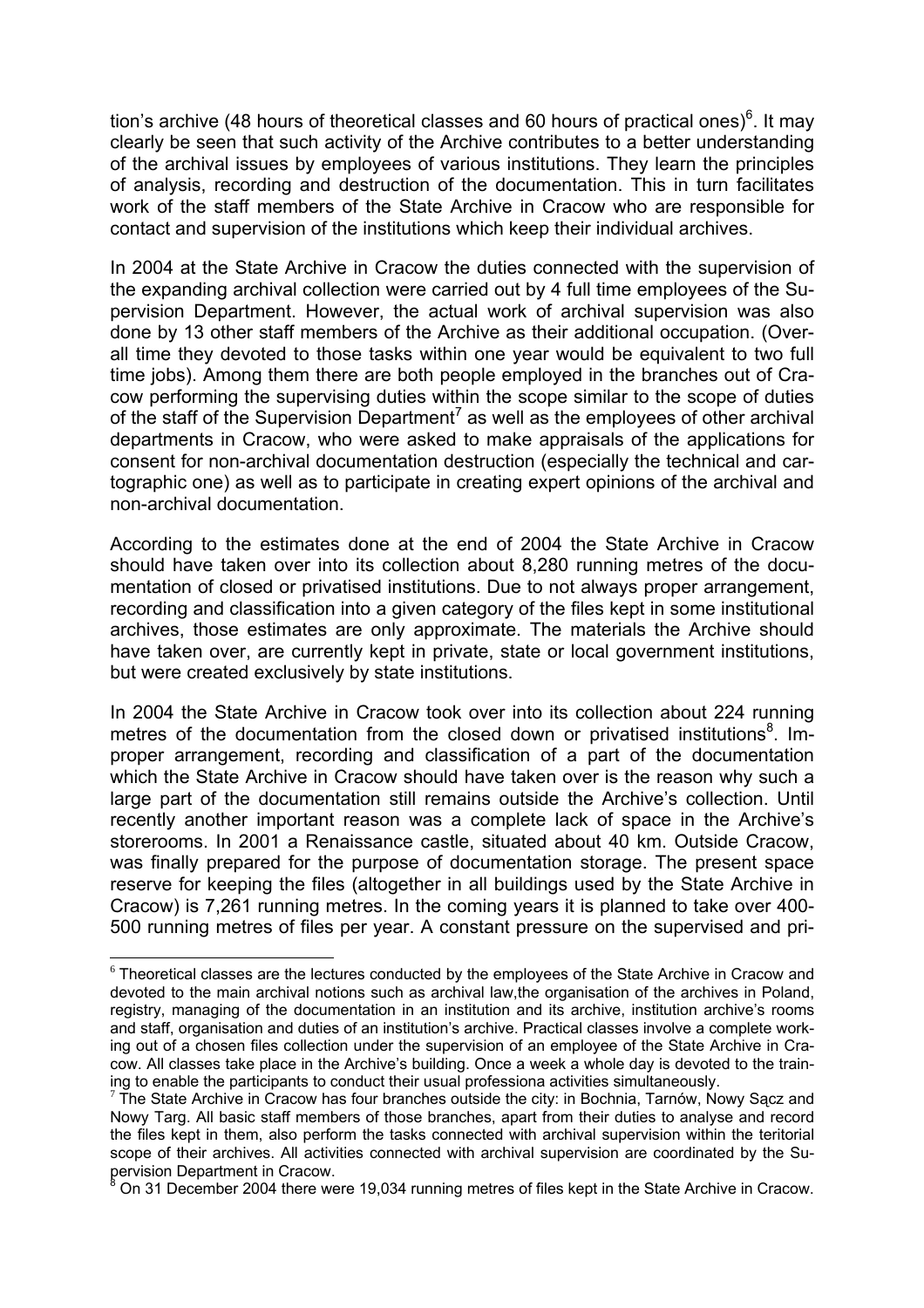vatised institutions to hand over to the Archive properly prepared archival materials is to help achieve this.

## **Summary**

The Law on National Archival Collection and Archives, in force in Poland since 1983, introduced the notion of national archival collection. According to this Law any acts and documents, regardless of the way or medium of their creation, which are relevant sources of information of historical importance about the functioning of Polish State and its citizens are considered archival materials constituting the national archival collection. Supervision of the national archival collection is exercised by the Minister of Culture through the Head Director of the State archives.

National Archival Collection is divided into state and non-state archival collections.

The state archival collection consists of archival materials created as a result of the functioning of:

• state and local government organs and institutions

and also

• political parties; political, social, occupational, economic and other non-state organisations; churches and denominational organisations; political, social and economic activists, scholars, artists and other persons who have contributed to the development of political, cultural or economic life; families of historical importance for the state and its political, economic and social relationships (also concerning their estate properties, factories etc.)

if those materials became the state property through purchase, donation or in other way.

Co-ordination of the archival activities on the territory of the state lies within the range of the activities of the Head Director of the State Archives. Archival activity regarding the state archival collection is conducted by:

- the state archival network consisting of:
	- 4. state archives
	- 5. archives of state and local government organs and institutions
- institutions entrusted with a given archival collection (due to their special character, the head Director of the State Archives may entrust them with collecting and keeping archival materials)
- state libraries and museums which collect and keep archival materials included in the state archival collection

Archival activity consists in collecting, recording, keeping, describing, preservation and providing access to archival materials as well as information about them.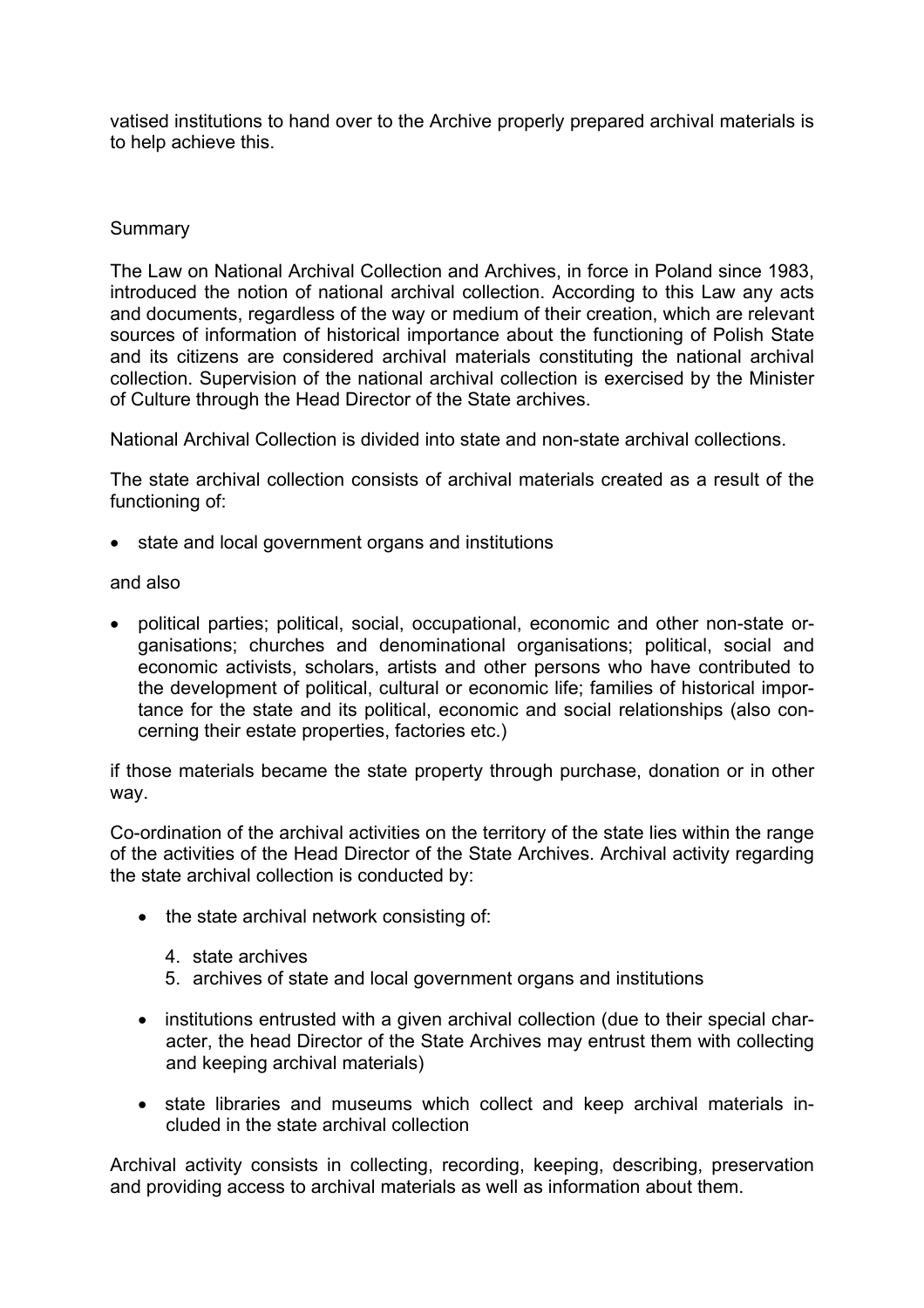The formation of an archival collection is an important task of the state archives in Poland. Its aim is to fully preserve any documents of historical importance associated with the activities of the authors. It is done through the supervision of the expanding archival collection and selection, which has a primary importance for the formation of archival collection. We have to conduct selection due to a lack of space for preservation of all documentation produced as well as the repetitiveness of some documents and information. The aim of the selection is to segregate that material which needs be preserved perpetually from other documents.

To enable the proper supervision of the state archives over the expanding archival collection, from among offices, institutions and companies the most important and representative ones are singled out first. Their documentation, after a selection, is transferred to the state archives, becoming a part of the historical collection. The principles of selection of the supervised units are established by the Head Director of the State Archives and the choice of a given institution is made by the director of a proper local state archive.

The supervision provided by the state archives over the archives of given institutions includes:

- conducting archival controls
- advising on office and archival regulations
- providing expert opinions regarding the documents and giving consent for the destruction of the non-archival ones, whose preservation time, according to the existing regulations, has expired and which have been found invalid for the practical purposes of a given institution.
- conducting training sessions for archivists and office workers
- supervising proper preparation and transfer of selected materials to the state archive

Institutions included in the archival supervision system and creating archival materials are obliged to collect, list, keep and protect their files in their own archives, the so-called institutional archives. They are also obliged to classify (namely to use a subject division of files), qualify (to assign appropriate archival categories to given files, that is to define the period of their preservation) and eliminate documentation (to decide about the destruction of that part of the non-archival documentation whose preservation period – according to the existing regulations – has expired and which has been found invalid for the practical purposes of a given institution). They are also obliged to hand over the archival materials to the appropriate state archive after the period defined in the binding regulations, that is after 25 years of their creation.

Individual archival categories are given the following symbols:

- symbol "A" the archival category of the documentation consisting of archival materials, that is the part of the documentation intended for perpetual preservation due to its historical value
- symbol "B" the archival category of the non-archival documentation, that is the part of the documentation which has only temporary practical value for its author and which does not constitute archival material: